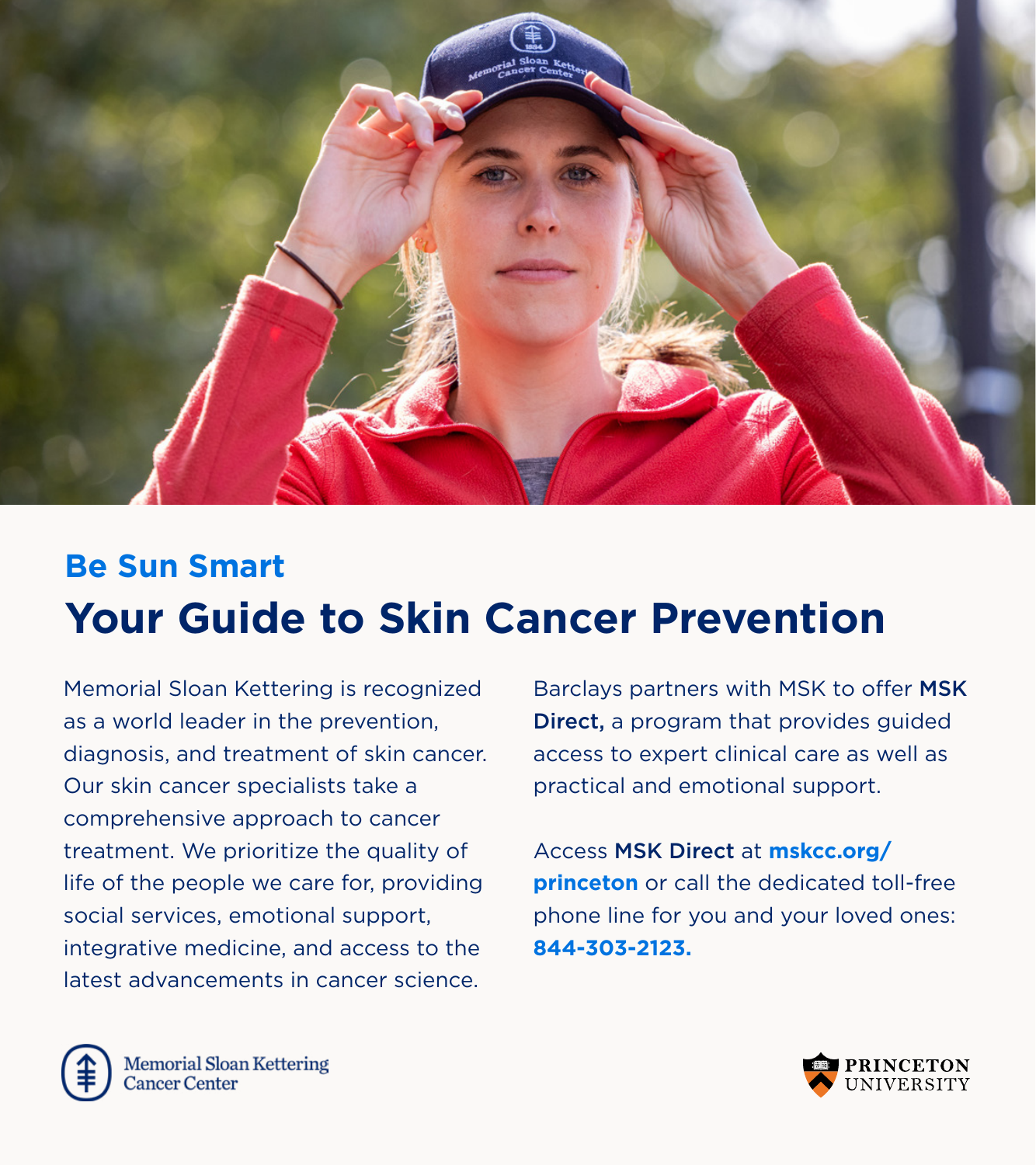### **WHAT IS SKIN CANCER?**

Skin cancer develops when there's an out-of-control growth of abnormal cells in the epidermis, the outermost skin layer.

A major risk factor is prolonged exposure to ultraviolet (UV) radiation that comes from the sun or tanning machines.

# **BE SUN SMART TO REDUCE YOUR RISK**

- Apply sunscreen with an **SPF of 30 or higher** at least 20 minutes (if using chemical sunscreen) before going outside, even on cloudy days and in the winter.
- Protect yourself from UVA and UVB rays by wearing **broad-spectrum sunscreen.**
- Stay out of the sun from **10:00 am to 2:00 pm**. when rays are the strongest.
- **Reapply** sunscreen every two hours and after swimming, toweling off, or sweating.
- Seek out **shade** whenever possible.
- Wear **protective clothing** such as long-sleeve shirts, wide-brimmed hats, and sunglasses.
- **Do not use** indoor tanning machines.

# **SKIN RISK FACTORS YOU CAN CONTROL**



# **SKIN RISK FACTORS YOU CAN'T CONTROL**

- Fair or freckly skin, blue eyes
- Having **moles**
- Risk increases with **age**
- **Men** are at a greater risk
- History of **sunburns**
- **Previous history** of skin cancer
- **Family history** of skin cancer

# **DID YOU KNOW?**

**Anyone** can get skin cancer.

**99%**

The **five-year survival rat**e for melanoma if the cancer is localized and caught early.

Melanoma mortality rates have declined recently because of advances in **immunotherapy drugs.**

> **Men 50+** are among those at highest risk of melanoma.



**1 in 5 Americans** will likely get skin cancer.



No. of sunburns in your life that **doubles your risk 5+** of melanoma.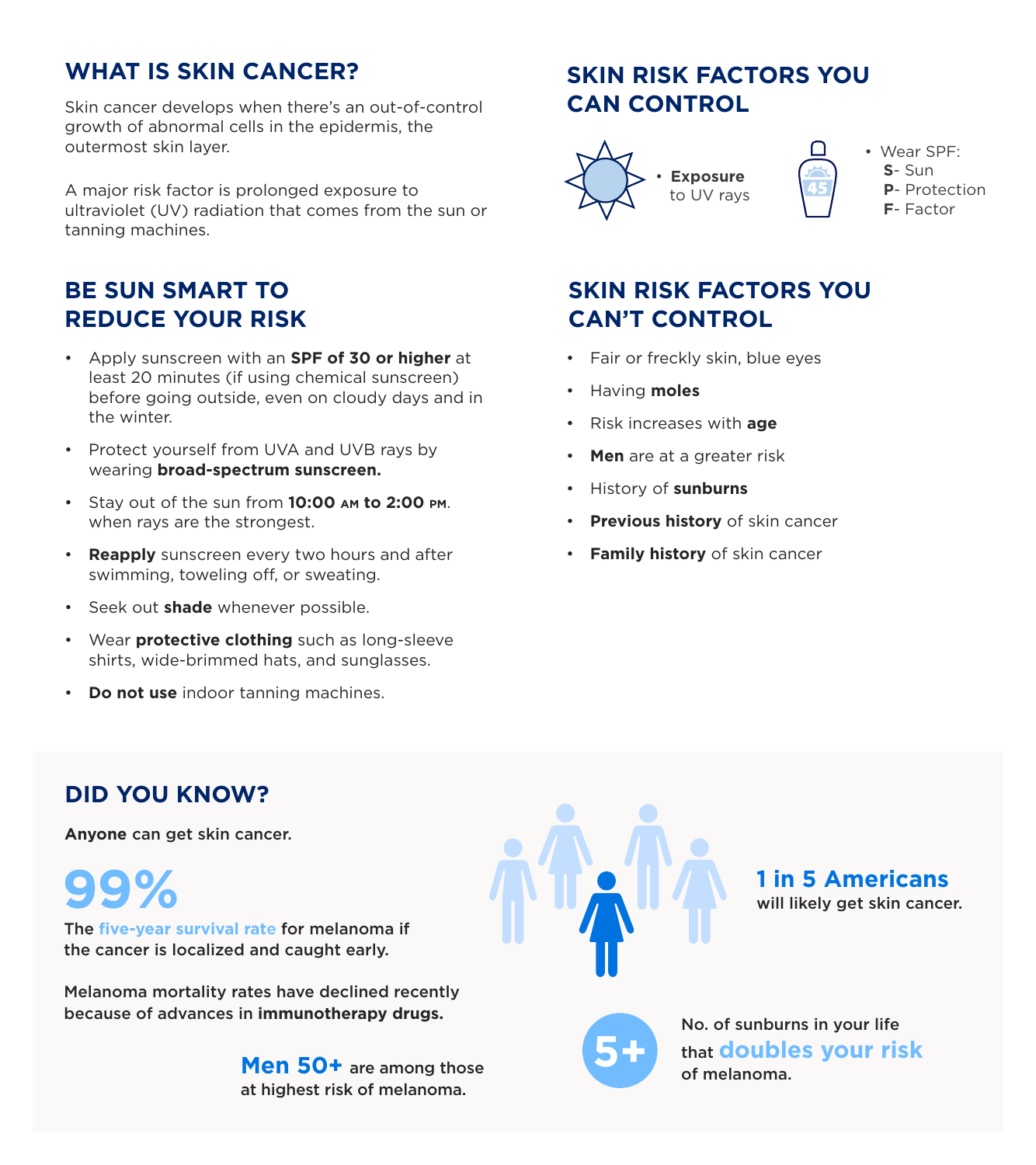## **THE ABCDE'S OF SKIN CANCER**

Use the ABCDE method when examining suspicious moles or spots.



#### **Asymmetry**

One half doesn't match the other.



#### **Border**

The edges are uneven and irregular.



#### **Color**

The shade does not match that of your other moles.



#### **Diameter**

The width is more than six millimeters.



#### **Evolution**

There are changes in the size, shape, surface, or color.

If you find spots that are changing, bleeding, or itching, make an appointment with a dermatologist.

### **TAKE ACTION: SKIN SELF-AWARENESS**

Self-examination can detect skin cancer at the earliest stage when it is most easily cured. Most skin cancers are noticed by the individual or their primary care doctor and then verified by a dermatologist.

### **SELF-EXAMINATION TIPS**

Grab a mirror and do a head-to-toe skin self-exam monthly to check for spots.